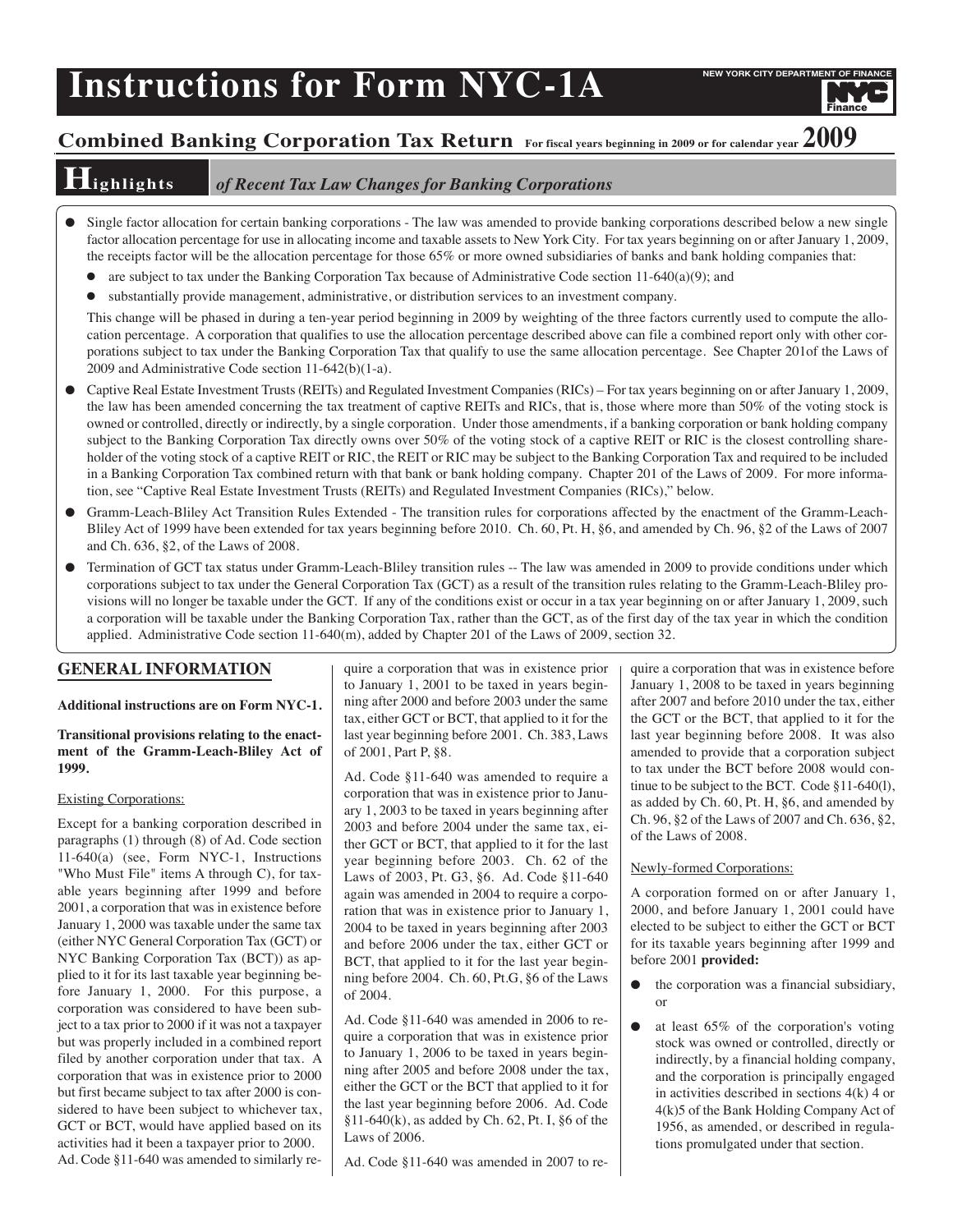A financial subsidiary is a corporation whose voting stock is 65% or more owned or controlled directly or indirectly, by a banking corporation (including a corporation that elected to be subject to the BCT under these transition rules) described in paragraphs (1) through (3) of Ad. Code section 11-640(a) and described in 12 USCS section 24a or section 46 of the Federal Deposit Insurance Act.

A financial holding company is a corporation that has filed with the Federal Reserve Board a written declaration of its election to be a financial holding company under section 4(i) of the Bank Holding Company Act of 1956, as amended, provided the Federal Reserve Board has not found that election to be ineffective.

**An election by a newly-formed corporation under this provision had to have been made on or before the due date for filing its return for the applicable year, including extensions, and was made by filing the return required under the appropriate tax. The election is irrevocable.**

Ad. Code §11-640(h) permits a corporation formed on or after January 1, 2001 and before January 1, 2003 to make a comparable election for tax years beginning after 2000 and before 2003 if it meets the requirements described above.

Ad. Code §11-640(i) permits a qualifying corporation formed on or after January 1, 2003 and before January 1, 2004 to make a comparable election for its first tax year beginning after 2002 and before 2004. Ch. 62 of the Laws of 2003, Pt. G3, §6.

Ad. Code §11-640(j) similarly permits a qualifying corporation formed on or after January 1, 2004 and before January 1, 2006 to make a comparable election for its first taxable year beginning after 2003 and before 2006. Ch. 60, Pt. G, §6 of the Laws of 2004.

Ad. Code § 11-640(k) permits a qualifying corporation formed on or after January 1, 2006 and before January 1, 2008 to make a comparable election for its first taxable year beginning after 2005 and before 2008. Ch. 62, Pt. I, §6 of the Laws of 2006.

Ad. Code § 11-640(l) permits a qualifying corporation formed on or after January 1, 2008 and before January 1, 2010 to make a comparable election for its first taxable year beginning after 2007 and before 2010. Ch. 60, Pt. H, §6, as amended by Ch. 96, §2 of the Laws of 2007 and Ch. 636, §2, of the Laws of 2008.

#### Combined Filing under Transitional Provisions

A bank holding company doing business in the City that, during a taxable year beginning after 1999 and before 2010, registers for the first time as a bank holding company under the Bank Holding Company Act of 1956, as amended, and elects to be a financial holding company, may file a combined report under the BCT for such year with one or more banking corporations doing business in the City and 65% or more owned or controlled, directly or indirectly, by that bank holding company without seeking permission from the Commissioner. In addition, such bank holding company may, without seeking the Commissioner's permission: (i) include in a combined report filed for a subsequent year beginning after 1999 and before 2010 any eligible banking corporation that, for the first time in such subsequent year, either is doing business in the City or meets the above ownership requirements; and (ii) eliminate from a combined report filed in any such subsequent year any corporation no longer meeting the requirements for combination in such subsequent year. Except as provided above, the permission of the Commissioner is required for any such bank holding company to cease to file on a combined basis, elect to file on a combined basis or make any changes to the composition of the group of corporations filing on a combined basis for any subsequent year. Ad. Code §11-646(f)(2)(iv).

#### Termination of GCT Tax Status under Transitional Provisions

The law was amended in 2009 to provide conditions under which corporations subject to tax under the GCT as a result of the transition rules relating to the Gramm-Leach-Bliley provisions (both existing and newly-formed corporations as described above) will no longer be taxable under the GCT. If any of the conditions set out below exist or occur in a tax year beginning on or after January 1, 2009, such a corporation will be taxable under the BCT, rather than the GCT, as of the first day of the tax year in which the condition applied:

- The corporation ceases to be a taxpayer under the GCT.
- The corporation becomes subject to the fixed dollar minimum tax under Ad. Code section 11-604(1)(E)(a)(4).
- The corporation has no wages or receipts allocable to New York City pursuant to Ad. Code section 11-604(1), or is otherwise inactive. However, this condition does not apply to a corporation that is engaged in the active conduct of a trade or business, or substantially all of the assets of which are stock and securities of corporations that are directly or indirectly controlled by it and are engaged in the active conduct of a trade or business.
- $65\%$  or more of the voting stock of the corporation becomes owned or controlled directly by a corporation that acquired the stock in a transaction (or series of related transactions) that qualifies as a purchase within the meaning of Internal Revenue Code section 338(h)(3), unless both corporations, immediately before the purchase, were members of the same affiliated group (as such term is defined in IRC section

1504 without regard to the exclusions provided for in 1504(b)).

The corporation, in a transaction or series of related transactions, acquires assets, whether by contribution, purchase, or otherwise, having an average value as determined in accordance with Ad. Code section 11-604(2) (or, if greater, a total tax basis) in excess of 40% of the average value (or, if greater, the total tax basis) of all assets of the corporation immediately before the acquisition and, as a result of the acquisition, the corporation is principally engaged in a business that is different from the business immediately before the acquisition (provided that such different business is described in Ad. Code section  $11-640(a)(9)(i)$  or (ii)).

#### Ad. Code section 11-640(m).

#### **Captive Real Estate Investment Trusts (REITs) and Regulated Investment Companies (RICs).**

#### Captive REITs and RICs.

For tax years beginning on or after January 1, 2009, the law has been amended to provide that a captive REIT or RIC must generally be included in a combined return under the General Corporation Tax (GCT) or Banking Corporation Tax (BCT). Under new Ad. Code 11-601.12, a REIT or RIC is a captive REIT or RIC if more than 50% of its voting stock is owned or controlled, directly or indirectly, by a single corporation. Any voting stock held in a segregated asset account of a life insurance corporation as described in Internal Revenue Code section 817 is not taken into account for the purpose of determining the percentage of stock ownership. As explained more below, if a corporation subject to the BCT directly owns over 50% of the voting stock of a captive REIT or RIC or is the "closest controlling shareholder" of a captive REIT or RIC, then the captive REIT or RIC must be included in a combined return under the BCT with that corporation. For these purposes, the "closest controlling stockholder" means the corporation: (a) that indirectly owns or controls over 50% of the voting stock of a captive REIT or RIC; (b) is subject to tax under the GCT or BCT or otherwise required to be included in a combined return or report under the GCT or BCT; and (c) is the fewest tiers of corporations away in the ownership structure from the captive REIT or RIC.

If a captive REIT or RIC is required to be included in a combined return under the BCT, it will be subject to tax under the BCT and will not be subject to tax under the GCT, and, as a result, must file an NYC-1 return. Ad. Code section 11- 640(d). The Gramm-Leach-Bliley transitional provisions do not apply to a captive REIT or a RIC required to be included in a combined return under the BCT as provided by Ad. Code section 11-640(g)(4).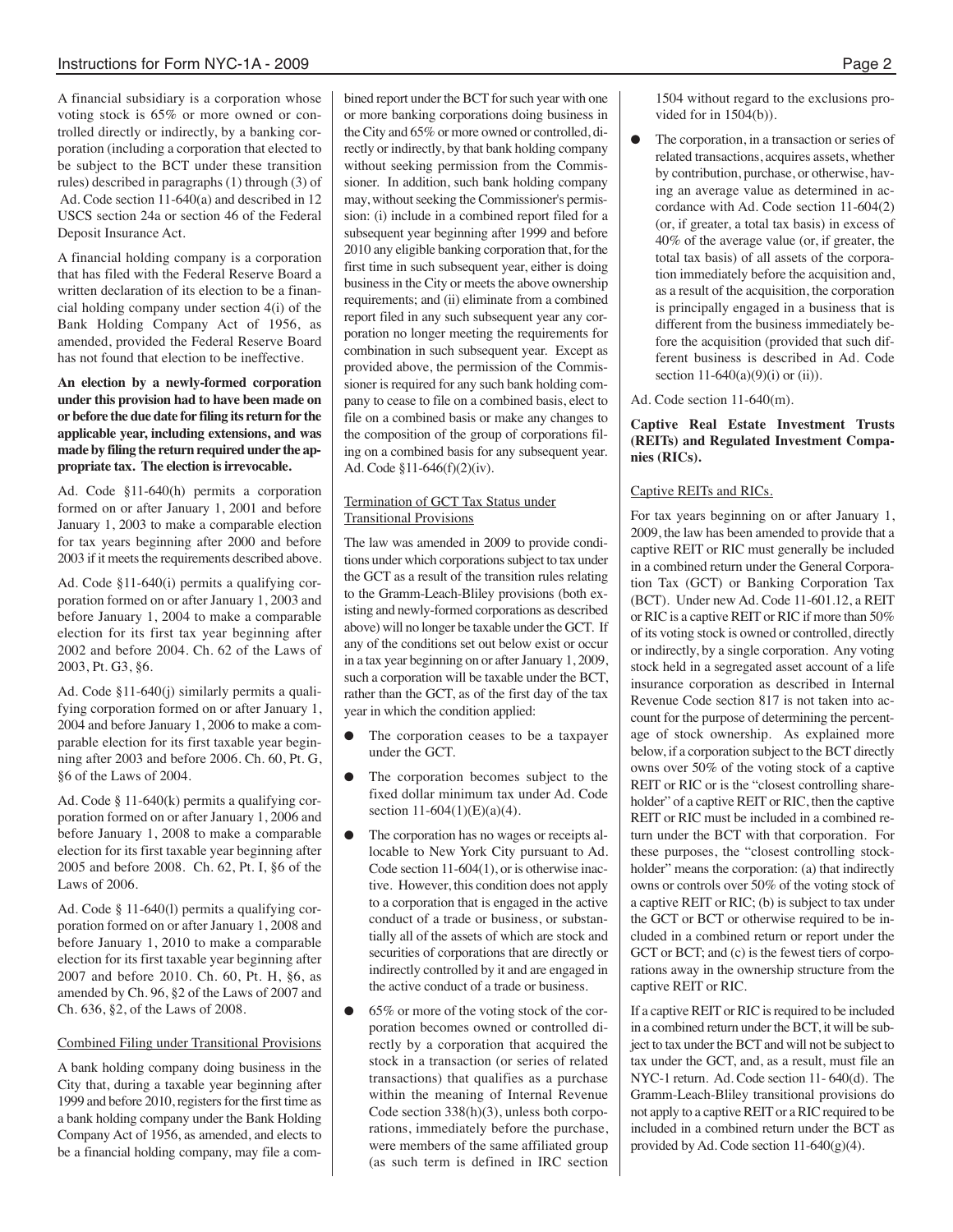#### Requirement to be Included in a Combined Return under the BCT.

A captive REIT or RIC must be included in a combined return under the BCT under the following conditions:

- (a) A captive REIT or a RIC must be included in a combined return with the banking corporation or bank holding company that directly owns or controls over 50% of the voting stock of the captive REIT or RIC if that banking corporation or bank holding company is subject to tax or required to be included in a combined return under the BCT.
- (b) If over 50% of the voting stock of a captive REIT or RIC is not directly owned or controlled by a banking corporation or bank holding company that is subject to tax or required to be included in a combined return under the BCT, then the captive REIT or RIC must be included in a combined return or report under the BCT with the corporation that is the "closest controlling" stockholder of the captive REIT or RIC if it is subject to the BCT.
- (c) If the corporation that directly owns or controls the voting stock of the captive REIT or captive RIC is a corporation organized under the laws of a foreign country and not permitted to make a combined return as provided in Ad. Code section 11-  $646(f)(4)(ii)$ , then the captive REIT or captive RIC must determine the closest controlling shareholder under Ad. Code section  $11-646(f)(2)$  to be included in a combined return with that corporation. If, the corporation that is the closest controlling stockholder of the captive REIT or captive RIC is a corporation not permitted to make a combined return, then that corporation is deemed to not be in the ownership structure of the captive REIT or captive RIC, and the closest controlling stockholder will be determined under Ad. Code section  $11-646(f)(2)$  without regard to that corporation.
- (d) If a captive REIT owns the stock of a qualified REIT subsidiary (as defined in IRC section  $856(i)(2)$ ), then the qualified REIT subsidiary must be included in any combined return required to be made by the captive REIT that owns its stock.
- (e) If a captive REIT or a RIC is required by any of the conditions set out herein to be included in a combined return with another corporation, and that other corporation is required to be included in a combined return with another corporation under other provisions of Ad. Code 11-646(f), the captive REIT or RIC must be included in that combined return with those corporations.

(f) A captive REIT or RIC must not be included in a combined return or report under the BCT or GCT if a banking corporation or bank holding company that directly or indirectly owns or controls over 50% of the voting stock of the captive REIT or RIC and is the closest controlling stockholder of the captive REIT or RIC is a member of an affiliated group (1) that does not include any corporation that is engaged in a business that a subsidiary of a bank holding company would not be permitted to be engaged in, unless the business is de minimus, and (2) whose members own assets the combined average of which does not exceed \$8 billion. In that instance, the captive REIT or RIC is subject to the provisions of Ad. Code section 11-603.7 or 11-603.8.

#### Computation of tax for Captive REITs and RICs.

In the case of a combined return under the BCT, the tax is measured by the combined entire net income, combined alternative entire net income, or combined taxable assets of all the corporations included in the return, including any captive REIT or RIC.

In the case where a captive REIT is required under Ad. Code section 11-646(f) to be included in a combined return, "entire net income" means real estate investment trust taxable income as defined in IRC section 857(b)(2) (as modified by section 858), plus the capital gains amount taxable under IRC 857(b)(3), subject to the modifications to entire net income required by Ad. Code section 11-641.

In the case where a RIC is required under Ad. Code section 11-646(f) to be included in a combined return, "entire net income" means investment company taxable income as defined in IRC section 852(b)(2) (as modified by section 855), plus the capital gains amount taxable under IRC section 852(b)(3), subject to the modifications to entire net income required by Ad. Code section 11-641.

Under newAd. Code section 11-641(e)(16), a deduction is allowed in determining entire net income, to the extent not deductible in determining federal taxable income, for 100% of dividend income from subsidiary capital received during the taxable year. The dividend income must be directly attributable to a dividend from a captive REIT or RIC for which the captive REIT or RIC claimed a federal dividends paid deduction and that captive REIT or RIC is included in a combined return or report under the BCT.

In computing entire net income, the deduction under the IRC for dividends paid by the captive REIT or RIC to any member of the affiliated group that includes the corporation that directly or indirectly owns over 50% of the voting stock of the captive REIT or RIC must be included in

the federal taxable income of the captive REIT or RIC. This added back will be phased in over three years. For taxable years beginning on or after January 1, 2009 and before January 1, 2011, 75% of the amount deducted on the REIT or REITs federal return must be added back. For tax years beginning on or after January 1, 2011, 100% of the amount deducted on the REIT or REITs federal return must be added back. The term affiliated group is defined in IRC section 1504 without regard to the exceptions of 1504(b).

#### **WHO MAY FILE FORM NYC-1A**

**A.** *CORPORATIONS REQUIRED TO FILE A COMBINED RETURN*

A banking corporation or bank holding company which is doing business in New York City in a corporate or organized capacity is required to file a combined return with the following:

- any banking corporation or bank holding company which is doing business in New York City in a corporate or organized capacity and which owns or controls, directly or indirectly, 80% or more of its voting stock;
- any banking corporation or bank holding company which is doing business in New York City in a corporate or organized capacity and in which it owns or controls, directly or indirectly, 80% or more of the voting stock; and
- a captive real estate investment trust (REIT) or a captive regulated investment company (RIC), where the banking corporation or bank holding company subject to the Banking Corporation Tax either directly owns or controls over 50% of the voting stock of the captive REIT or RIC or is the closest controlling shareholder of the REIT or RIC's voting stock (see "Captive Real Estate Investment Trusts (REITs) and Regulated Investment Companies (RICs)," above).

However, a banking corporation or bank holding company doing business in New York City in a corporate or organized capacity which meets the 80% or more stock ownership requirement may be excluded from a combined return if the corporation or the Department of Finance shows that the inclusion of such a corporation in the combined return fails to properly reflect the tax liability of such corporation.

Tax liability may be deemed to be improperly reflected because of intercorporate transactions *(refer to Intercorporate Transactions below)* or some agreement, understanding, arrangement or transaction whereby the activity, business, income or assets of the corporation within New York City is improperly or inaccurately reflected.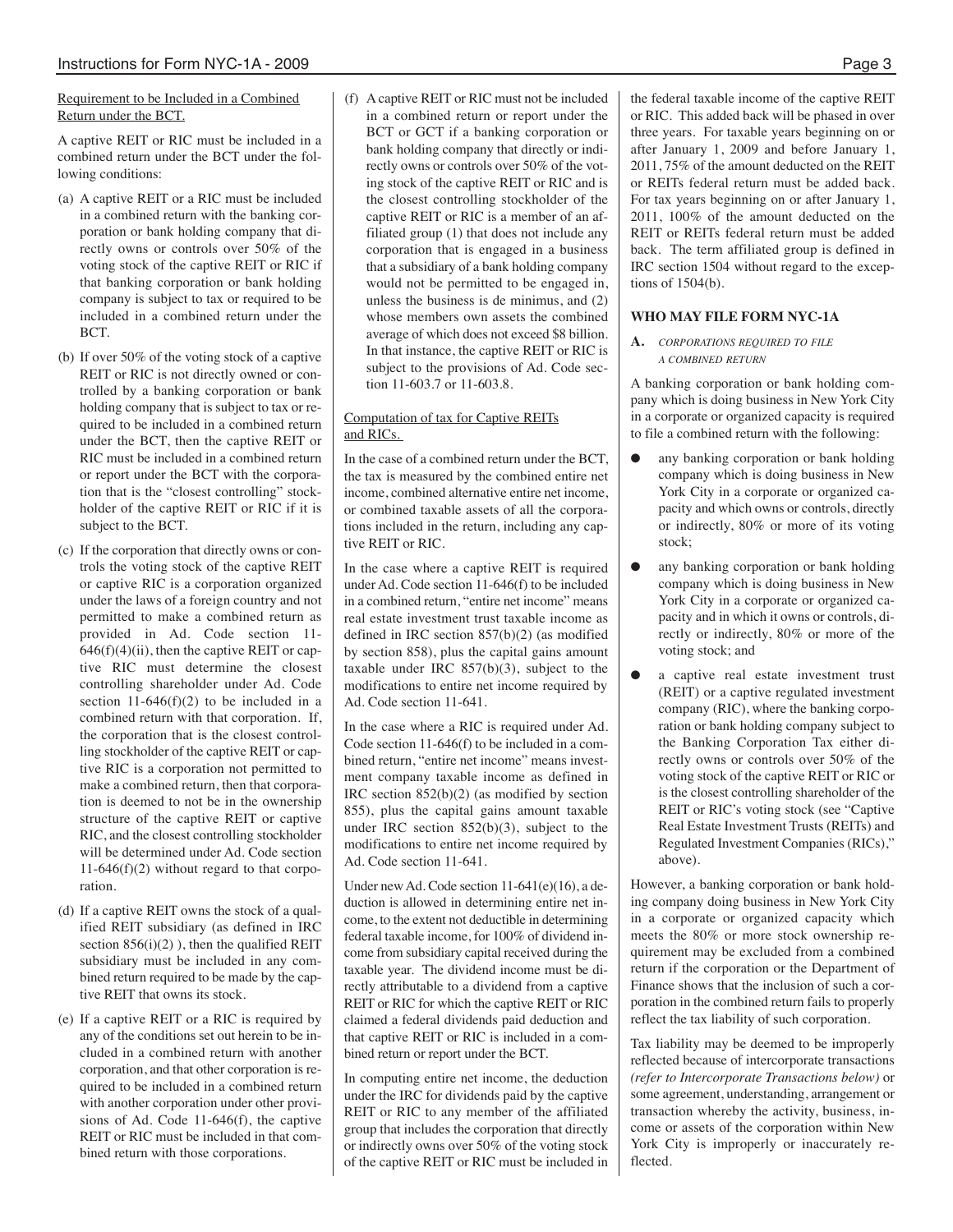A banking corporation or bank holding company which seeks to be excluded from a combined return may be permitted to do so in the discretion of the Department of Finance.

#### **B.** *CORPORATIONS THAT MAY BE PERMITTED OR REQUIRED TO FILE A COMBINED RETURN*

A banking corporation or bank holding company which meets any of the 65% or more stock ownership requirements described below may be permitted or required to file a combined return only if the Department of Finance determines that such filing is necessary to properly reflect the tax liability of such corporation or other corporations.

A banking corporation or bank holding company which is doing business in New York City in a corporate or organized capacity may be permitted or required to file a combined return with the following:

- any banking corporation or bank holding company which is doing business in New York City in a corporate or organized capacity and which owns or controls, directly or indirectly, 65% or more of its voting stock; and
- any banking corporation or bank holding company which is doing business in New York City in a corporate or organized capacity and in which it owns or controls, directly or indirectly, 65% or more of the voting stock.

A banking corporation or bank holding company which is **not** doing business in New York City in a corporate or organized capacity may be permitted or required to file or be included in a combined return with the following:

- any banking corporation or bank holding company which is doing business in New York City in a corporate or organized capacity and which owns or controls, directly or indirectly, 65% or more of its voting stock; and
- any banking corporation or bank holding company which is doing business in New York City in a corporate or organized capacity and in which it owns or controls, directly or indirectly, 65% or more of the voting stock.

The Department of Finance may permit or require the filing of a combined return by banking corporations or bank holding companies 65% or more of the voting stock of each of which is owned or controlled, directly or indirectly, by the same interest if at least one of such corporations is a taxpayer.

In making its determination whether a combined return is necessary in order to properly reflect the tax liability of any one or more of such corporations, the Department of Finance will first determine whether the group of corporations under consideration is engaged in a unitary business. In deciding whether a corporation is part of a unitary business, the Department of Finance will consider whether the activities in which the corporation engages are related to the activities of the other corporations in the group, or whether the corporation is engaged in the same or related lines of business as the other corporations in the group. It is presumed that corporations which are eligible to be included in a combined return meet the unitary business requirement.

A corporation engaged in a unitary business with one or more of the corporations in the group may be permitted or required to file a combined return where the Department of Finance determines that:

- such corporation has intercorporate transactions *(refer to Intercorporate Transactions, below)* with one or more of the corporations in the group which cause the improper reflection of the activity, business, income or assets within New York City of one or more of the corporations; or
- such corporation has an agreement, understanding, arrangement or transactions with one or more of the corporations in the group which cause the improper reflection of the activity, business, income or assets within New York City of one or more of the corporations.
- **C.** *CORPORATIONS THAT CANNOT BE INCLUDED IN A COMBINED RETURN*
- a corporation which elected under Section 11-640(d) of the Administrative Code to be taxed under Subchapter 2 of Chapter 6, Title 11 of the Administrative Code (General Corporation Tax) for those years such election is in effect,
- a banking corporation or bank holding company whose accounting period differs from the accounting period adopted by the combined group,
- a banking corporation or bank holding company that does not meet the 65% or more stock ownership requirement,
- a banking corporation that must use weighted factors in determining its allocation percentage (see "Weighted Factor Allocation for Certain Banking Corporations," below) can file a combined report only with other corporations subject to tax under the Banking Corporation Tax that qualify to use the same allocation percentage; and
- a captive REIT or RIC must not be included in a combined return or report under the BCT or GCT if a banking corporation or bank holding company that directly or indirectly owns or controls over 50% of the voting stock of the captive REIT or RIC and is the closest controlling stockholder of

the captive REIT or RIC is a member of an affiliated group (1) that does not include any corporation that is engaged in a business that a subsidiary of a bank holding company would not be permitted to be engaged in, unless the business is de minimus, and (2) whose members own assets the combined average of which does not exceed \$8 billion. In that instance, the captive REIT or RIC is subject to the provisions of Ad. Code section 11-603.7 or 11-603.8. The term affiliated group is defined in IRC section 1504 without regard to the exceptions of 1504(b).

- **D.** *ALIEN CORPORATIONS*
- A banking corporation or bank holding company organized under the laws of a country other than the United States may not file a combined return with a banking corporation or bank holding company organized under the laws of the U.S., New York State or any other state. An alien corporation can only be included in a combined return with other alien corporations.

#### **INTERCORPORATE TRANSACTIONS**

In deciding whether there are intercorporate transactions which cause the improper reflection of the tax liability of a corporation within New York City, the Department of Finance will consider transactions directly connected with the business conducted by the corporations, such as

- performing services for other corporations in the group,
- providing funds to other corporations in the group, or
- performing related customer services using common facilities and employees.

Service functions will not be considered when they are incidental to the business of the corporation providing the services. Service functions include, but are not limited to, accounting, legal and personnel services. It is not necessary to have intercorporate transactions between each member and every other member of the group. It is, however, essential that each corporation have intercorporate transactions with one other combinable corporation or with the combined group of corporations.

#### **CHANGE IN COMPOSITION OF A COMBINED GROUP**

If a banking corporation or bank holding company has been required or permitted to file a combined return, the corporation must continue to file a combined return until the facts affecting its combined reporting status materially change. Provided all of the information required to be submitted on page 6 of the Form NYC-1A and on the Combined Group Information Schedule is submitted, a group of corporations meeting the requirements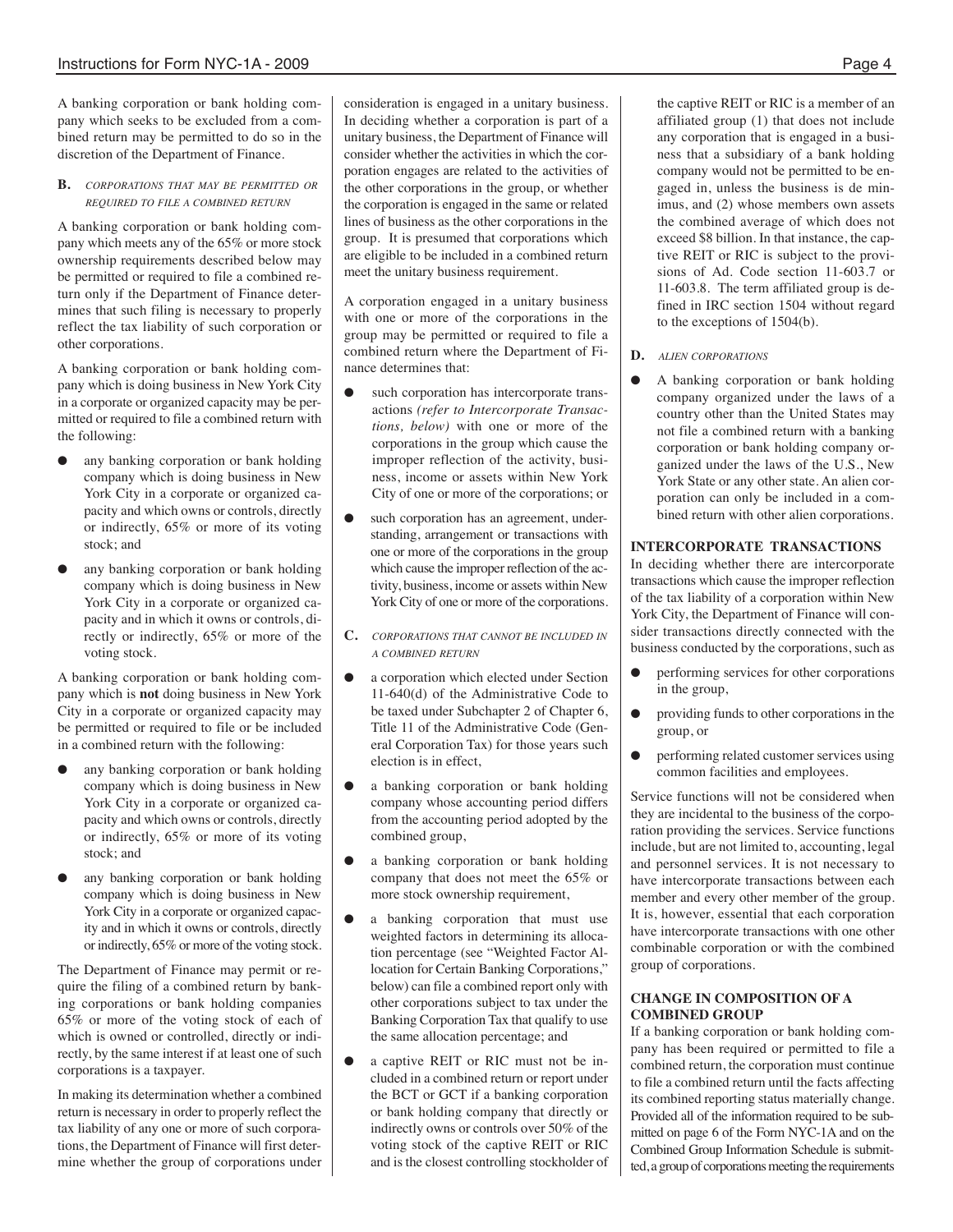set forth above (**WHO MAY FILE FORM NYC-**1A,*B*. CORPORATIONS THAT MAY BE PERMIT-*TED OR REQUIRED TO FILE A COMBINED RETURN*) is deemed to have tentative permission to file on a combined basis, however, the combined filing is subject to revision or disallowance on audit. This return will not be considered complete unless all of the information required is submitted.

In general, each banking corporation or bank holding company is a separate taxable entity and must file its own tax return; however, a group of banking corporations and bank holding companies may be permitted or required to file a combined return to properly reflect the tax liability of such corporations under the Banking Corporation Tax Law. In all cases where a combined return is permitted or required, a combined tax return must be filed on Form NYC-1A. In addition, a separate tax return must be filed by each corporation in the combined group on Form NYC-1 and attached to Form NYC-1A.

If the parent corporation is not included in the group of banking corporations and bank holding companies filing a combined return, then one of the group's member corporations shall be designated as the parent for purposes of completing Form NYC-1A. This designated parent must be used in all subsequent years in which the group continues to file a combined return, unless the group has received the permission of the Department of Finance to designate a different parent for the combined return.

#### **WHERE AND WHEN TO FILE**

This return must be filed by calendar year taxpayers for the calendar year ended December 31, 2009, on March 15, 2010, and by fiscal year taxpayers on or before the 15th day of the third month following the close of the reporting period. An automatic extension of time to file the tax return may be obtained by filing Form NYC-EXT and paying the properly estimated tax.

Mail returns to:

**NYC Department of Finance PO Box 5120 Kingston, NY 12402-5120**

#### **SIGNATURE**

This report must be signed by an officer authorized to certify that the statements contained herein are true.

**Certain short-period returns:** If this is **NOT** a final return and your Federal return covered a period of lessthan 12 months as a result of your joining or leaving a Federal consolidated group or as a result of a Federal IRC §338 election, this return generally will be due on the due date for the Federal return and not on the date noted above. **Check the box on the front of the return.**

**Preparer Authorization:** If you want to allow the Department of Finance to discuss your return with the paid preparer who signed it, you must check the "yes" box in the signature area of the return. This

authorization applies only to the individual whose signature appears in the "Preparer's Use Only" section of your return. It does not apply to the firm, if any, shown in that section. By checking the "Yes" box, you are authorizing the Department of Finance to call the preparer to answer any questions that may arise during the processing of your return. Also, you are authorizing the preparer to:

- Give the Department any information missing from your return,
- Call the Department for information about the processing of your return or the status of your refund or payment(s), and
- Respond to certain **notices that you have shared with the preparer** about math errors, offsets, and return preparation. The notices will not be sent to the preparer.

**You are not authorizing** the preparer to receive any refund check, bind you to anything (including any additional tax liability), or otherwise represent you before the Department. The authorization cannot be revoked, however, the authorization will automatically expire no later than the due date (without regard to any extensions) for filing next year's return. **Failure to check the box will be deemed a denial of authority**.

## **SPECIFIC INSTRUCTIONS**

Check the box marked "yes" on page 1 of this form if, on your federal return: (i) you reported bonus depreciation and/or a first year expense deduction under IRC §179 for "qualified New York Liberty Zone property," "qualified New York Liberty Zone leasehold improvements," or "qualified Resurgence Zone property," regardless of whether you are required to file form NYC-399Z, (ii) you claimed a federal targeted jobs credit for Liberty Zone business employees, or (iii) you replaced property involuntarily converted as a result of the attacks on the World Trade Center during the five (5) year extended replacement period. You must attach Federal forms 4562, 4684, 4797 and 8884 to this return.

If this combined return includes a captive real estate investment trust or captive regulated investment company, check the box on page 7 of the return and compute the combined group's tax in accordance with the instructions set out in "Captive Real Estate Investment Trusts (REITs) and Regulated Investment Companies(RICs)," above.

#### *Computation of Combined Tax*

- **A.** *CORPORATIONS ORGANIZED UNDER THE LAWS OF A COUNTRY OTHER THAN THE U.S.*
- Each corporation included in the combined return is required to compute entire net income, alternative entire net income, and issued capital stock on Form NYC-1 as if it had filed its federal income tax return on a separate basis.
- In computing allocated combined issued capital stock (Schedule N), intercorporate eliminations are not allowed. Percentage in New York City (Schedule N, line 49a) and allocated issued capital stock (Schedule N, line 49b) must be computed separately for each corporation included in the combined return.
- **B.** *CORPORATIONS ORGANIZED UNDER THE LAWS OF THE U.S. OR ANY OF ITS STATES*
- Each corporation included in the combined return is required to compute entire net income, alternative entire net income and taxable assets on Form NYC- 1 as if it had filed its federal income tax return on a separate basis.

When computing combined entire net income (Schedule K, line 36) and combined alternative entire net income (Schedule L, line 40) on Form NYC-1A, intercorporate dividends and intercorporate transactions between the corporations included in the combined return must be eliminated. Intercorporate profits are deferred, capital losses are to be offset against capital gains and contributions are to be deducted as if the corporations in the group had filed a consolidated federal income tax return.

When computing combined entire net income and combined alternative entire net income, taxpayers using a different adjusted basis for property placed in service in taxable years beginning before January 1, 1981, or a different method of depreciation for City tax purposes than for Federal tax purposes for such property must make appropriate adjustments to Federal taxable income. Attach a schedule showing the adjustments. See subdivisions(c) and (j)(2) of Ad. Code section 11-641 and the instructions to Form NYC-1 for details.

When computing combined taxable assets (Schedule M, line 44) on Form NYC-1A, intercorporate stockholdings and bills, notes, accounts receivable and payable, and other intercorporate indebtedness between the corporations included in the combined return must be eliminated.

Combined taxable assets do not include the taxable assets of a corporation that has an outstanding net worth certificate issued to the Federal Savings and Loan Insurance Corporation in accordance with Section 406(f)(5) of the Federal National Housing Act, or issued to the Federal Deposit Insurance Corporation in accordance with Section 13(i) of the Federal Deposit Insurance Act, for that portion of the taxable year such certificate is outstanding.

Combined groups with more than three members must attach a rider for each such additional member providing the amounts of lines 36 through 50 of Schedules K, L, M and N. Such amounts must be included within the total shown in column A of Schedules K, L, M and N.

Riders must be attached to the return setting